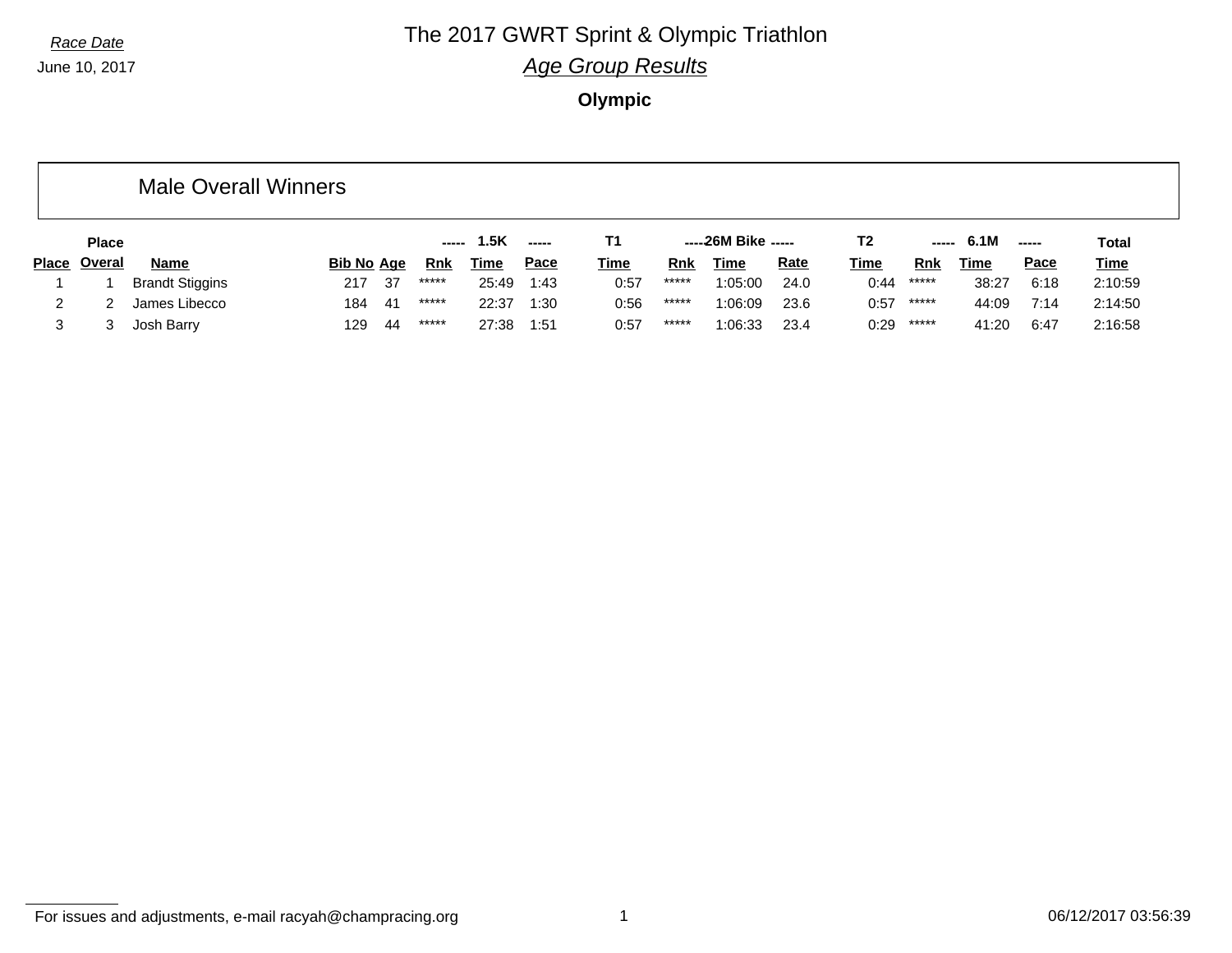Г

#### **Race Date The 2017 GWRT Sprint & Olympic Triathlon**

*Age Group Results*

**Olympic**

|                         |               | Male 19 to 24        |                   |    |                |             |        |                |                |                    |      |                |                |             |       |              |
|-------------------------|---------------|----------------------|-------------------|----|----------------|-------------|--------|----------------|----------------|--------------------|------|----------------|----------------|-------------|-------|--------------|
|                         | <b>Place</b>  |                      |                   |    | ------         | 1.5K        | -----  | T <sub>1</sub> |                | ----26M Bike ----- |      | <b>T2</b>      | -----          | 6.1M        | ----- | <b>Total</b> |
| <b>Place</b>            | <b>Overal</b> | <b>Name</b>          | <b>Bib No Age</b> |    | Rnk            | Time        | Pace   | <b>Time</b>    | Rnk            | Time               | Rate | <b>Time</b>    | <b>Rnk</b>     | <b>Time</b> | Pace  | <b>Time</b>  |
| 1                       | 61            | Nayan Shah           | 211               | 24 | 1              | 37:13       | 2:29   | 4:34           | -1             | 1:32:25            | 16.9 | 1:20           | $\overline{1}$ | 48:04       | 7:53  | 3:03:38      |
| 2                       | 77            | Adam Piciacchia      | 202               | 24 | $\overline{2}$ | 39:50       | 2:39   | 5:40           | $\overline{c}$ | 1:35:43            | 16.3 | 0:55           | $\overline{c}$ | 58:20       | 9:34  | 3:20:31      |
|                         |               | Male 25 to 29        |                   |    |                |             |        |                |                |                    |      |                |                |             |       |              |
|                         | <b>Place</b>  |                      |                   |    |                | 1.5K        | -----  | T <sub>1</sub> |                | ----26M Bike ----- |      | T <sub>2</sub> |                | 6.1M        | ----- | <b>Total</b> |
| <b>Place</b>            | Overal        | <b>Name</b>          | <b>Bib No Age</b> |    | <b>Rnk</b>     | <b>Time</b> | Pace   | <b>Time</b>    | Rnk            | <b>Time</b>        | Rate | <b>Time</b>    | Rnk            | <b>Time</b> | Pace  | <b>Time</b>  |
| 1                       | 22            | <b>Todd Willis</b>   | 228               | 26 | 2              | 31:14       | 2:05   | 1:03           | -1             | 1:17:00            | 20.3 | 1:36           | $\overline{1}$ | 41:45       | 6:51  | 2:32:41      |
| $\overline{\mathbf{c}}$ | 33            | <b>Michael Maier</b> | 187               | 28 | 3              | 31:41       | 2:07   | 2:05           | $\overline{c}$ | 1:24:33            | 18.5 | 1:12           | $\overline{c}$ | 42:02       | 6:53  | 2:41:34      |
| 3                       | 44            | Danny Berghoff       | 139               | 25 | 4              | 2:01:19     | 8:05   |                |                |                    |      | 1:28:12        | 3              | 48:11       | 7:54  | 2:51:10      |
| 4                       | 62            | Rob Smith            | 215               | 25 | 5              | 2:13:03     | 8:52   |                |                |                    |      | 1:30:37        | 4              | 50:12       | 8:14  | 3:04:42      |
| 5                       | 65            | Chris Svancara       | 218               | 27 | 1              | 30:41       | 2:03   | 2:47           | 3              | 1:36:26            | 16.2 | 0:55           | 5              | 57:17       | 9:23  | 3:08:09      |
|                         |               | Male 30 to 34        |                   |    |                |             |        |                |                |                    |      |                |                |             |       |              |
|                         | <b>Place</b>  |                      |                   |    |                | 1.5K        | ------ | T <sub>1</sub> |                | ----26M Bike ----- |      | T <sub>2</sub> |                | 6.1M        | ----- | <b>Total</b> |
| <b>Place</b>            | Overal        | <b>Name</b>          | <b>Bib No Age</b> |    | <b>Rnk</b>     | <b>Time</b> | Pace   | <b>Time</b>    | Rnk            | <b>Time</b>        | Rate | <b>Time</b>    | Rnk            | <b>Time</b> | Pace  | <b>Time</b>  |
| 1                       | 5             | Robert Vogt Jr       | 225               | 34 | 6              | 26:56       | 1:48   | 2:46           | -1             | 1:06:53            | 23.3 | 1:08           | $\overline{1}$ | 40:34       | 6:39  | 2:18:19      |
| 2                       | հ             | Stefan Eriksen       | 243               | 31 | 1              | 24:15       | 1:37   | 1:17           | 5              | 1:11:09            | 21.9 | 0:42           | 3              | 42:01       | 6:53  | 2:19:26      |
| 3                       | 8             | Jeff Hohl            | 169               | 31 | 2              | 24:58       | 1:40   | 0:59           | 4              | 1:10:45            | 22.0 | 0:36           | $\overline{4}$ | 43:28       | 7:08  | 2:20:47      |
| 4                       | 12            | Matt Yankow          | 230               | 32 | 7              | 27:15       | 1:49   | 1:49           | 3              | 1:08:45            | 22.7 | 0:52           | 6              | 44:18       | 7:16  | 2:23:01      |
| 5                       | 13            | Dane Manning         | 189               | 34 | 4              | 26:24       | 1:46   | 1:19           | 6              | 1:13:44            | 21.2 | 0:54           | 2              | 40:37       | 6:40  | 2:23:01      |
| 6                       | 17            | <b>Justin Heiser</b> | 167               | 34 | 5              | 26:41       | 1:47   | 1:11           | 8              | 1:15:17            | 20.7 | 0:58           | 8              | 47:22       | 7:46  | 2:31:32      |
|                         |               |                      |                   |    |                |             |        |                |                |                    |      |                |                |             |       |              |
| $\overline{7}$          | 19            | <b>Blake Oatey</b>   | 196               | 34 | 11             | 29:50       | 1:59   | 2:08           | $\overline{7}$ | 1:14:42            | 20.9 | 1:02           | 5              | 44:04       | 7:13  | 2:31:48      |

For issues and adjustments, e-mail racyah@champracing.org 2 2 06/12/2017 03:56:39

п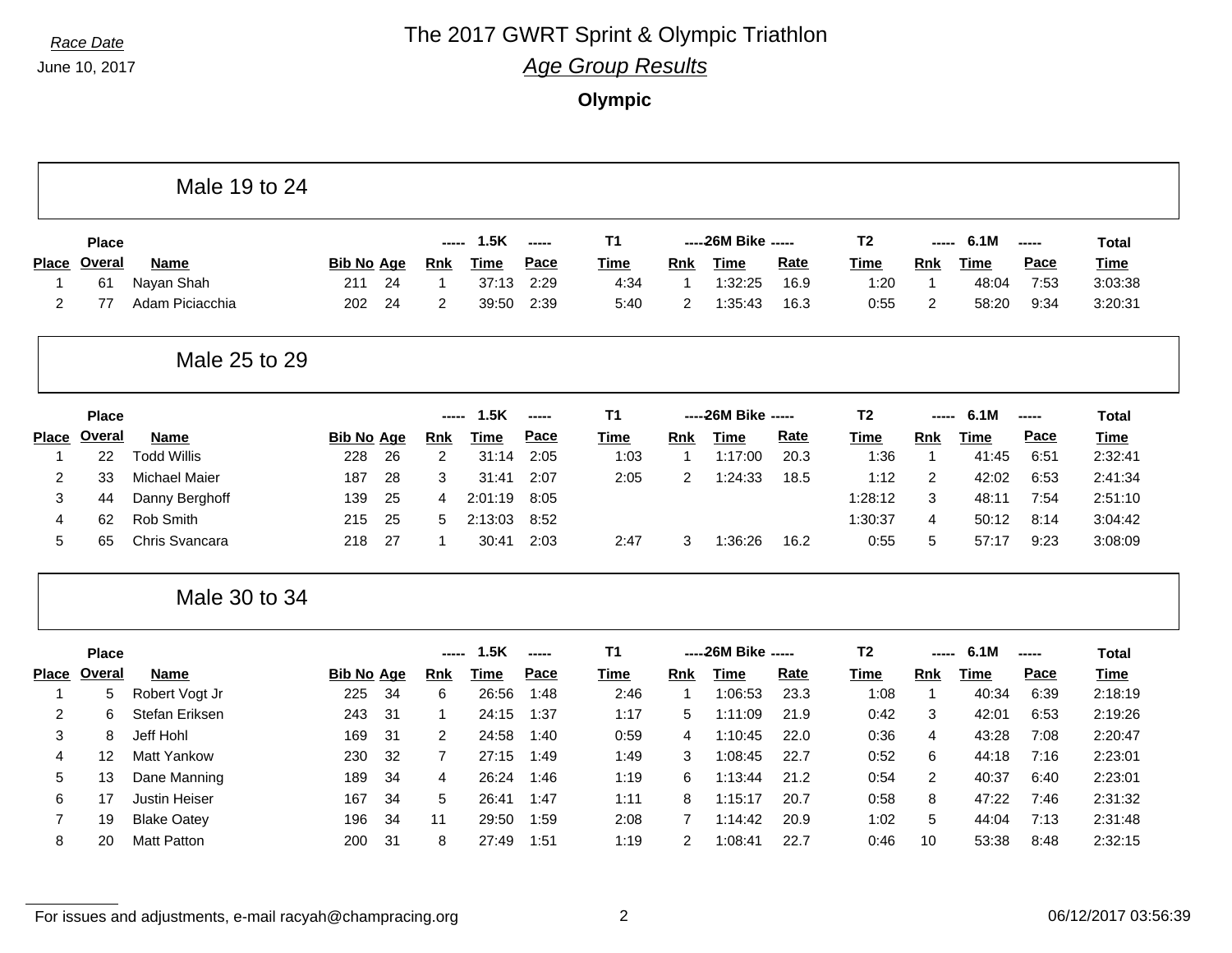## **Race Date The 2017 GWRT Sprint & Olympic Triathlon**

*Age Group Results*

**Olympic**

|              |               | Male 30 to 34         |                   |    |             |               |       |             |              |                      |      |                |                |             |       |              |
|--------------|---------------|-----------------------|-------------------|----|-------------|---------------|-------|-------------|--------------|----------------------|------|----------------|----------------|-------------|-------|--------------|
|              | <b>Place</b>  |                       |                   |    | -----       | 1.5K          | ----- | T1          |              | ----- 26M Bike ----- |      | T <sub>2</sub> | ------         | 6.1M        | ----- | <b>Total</b> |
| <b>Place</b> | Overal        | Name                  | <b>Bib No Age</b> |    | <b>Rnk</b>  | Time          | Pace  | <b>Time</b> | <b>Rnk</b>   | <b>Time</b>          | Rate | <b>Time</b>    | <b>Rnk</b>     | <b>Time</b> | Pace  | <b>Time</b>  |
| 9            | 26            | John Evankovich       | 153               | 32 | 12          | 2:43:42 10:55 |       |             |              |                      |      |                | $\overline{7}$ | 46:48       | 1:27  | 2:36:42      |
| 10           | 36            | <b>Wesley Agee</b>    | 131               | 31 | 3           | 26:20         | 1:45  | 1:25        | 11           | 1:23:57              | 18.6 | 1:41           | 9              | 50:02       | 8:12  | 2:43:25      |
| 11           | 45            | <b>Brandon Thomas</b> | 221               | 33 | 9           | 28:40         | 1:55  | 2:45        | 9            | 1:19:13              | 19.7 | 2:45           | 11             | 58:19       | 9:34  | 2:51:44      |
| 12           | 68            | Arthur le Levreur     | 182               | 32 | 10          | 28:54         | 1:56  | 3:28        | 10           | 1:22:48              | 18.8 | 1:57           | 12             | 1:12:07     | 11:49 | 3:09:16      |
|              |               | Male 35 to 39         |                   |    |             |               |       |             |              |                      |      |                |                |             |       |              |
|              | <b>Place</b>  |                       |                   |    | -----       | 1.5K          | ----- | T1          |              | ----26M Bike -----   |      | T <sub>2</sub> |                | 6.1M        | ----- | <b>Total</b> |
| <b>Place</b> | <b>Overal</b> | <b>Name</b>           | <b>Bib No Age</b> |    | <b>Rnk</b>  | <b>Time</b>   | Pace  | <b>Time</b> | Rnk          | <b>Time</b>          | Rate | <b>Time</b>    | Rnk            | <b>Time</b> | Pace  | <b>Time</b>  |
| $\mathbf{1}$ | 11            | Gary VanCauwenberge   | 224               | 39 | 6           | 1:37:23       | 6:30  |             |              |                      |      | 1:10:19        | 3              | 44:40       | 7:19  | 2:22:41      |
| 2            | 21            | Jeremy Cleron         | 147               | 39 | 5           | 31:32         | 2:06  | 2:58        | 2            | 1:16:17              | 20.5 | 1:20           | $\mathbf{1}$   | 40:14       | 6:36  | 2:32:23      |
| 3            | 23            | Jeff Kavali           | 175               | 35 | 4           | 31:22         | 2:05  | 1:39        | $\mathbf{1}$ | 1:16:16              | 20.5 | 0:44           | 2              | 43:09       | 7:04  | 2:33:12      |
| 4            | 30            | Phillip Budowanec     | 142               | 35 | 3           | 27:59         | 1:52  | 1:14        | 5            | 1:22:06              | 19.0 | 0:34           | 4              | 46:42       | 7:39  | 2:38:37      |
| 5            | 31            | Jonathan Bobel        | 141               | 35 | 2           | 23:45         | 1:35  | 2:24        | 4            | 1:20:59              | 19.3 | 0:53           | 5              | 50:38       | 8:18  | 2:38:41      |
| 6            | 37            | <b>Eric Howard</b>    | 171               | 36 | $\mathbf 1$ | 18:48         | 1:15  | 13:49       | 3            | 1:18:56              | 19.8 | 0:48           | 6              | 52:24       | 8:35  | 2:44:48      |
|              |               | Male 40 to 44         |                   |    |             |               |       |             |              |                      |      |                |                |             |       |              |
|              | <b>Place</b>  |                       |                   |    | ----        | 1.5K          | ----- | T1          |              | ----- 26M Bike ----- |      | T <sub>2</sub> |                | 6.1M        | ----- | <b>Total</b> |
| <b>Place</b> | Overal        | Name                  | <b>Bib No Age</b> |    | <b>Rnk</b>  | <b>Time</b>   | Pace  | <b>Time</b> | Rnk          | <b>Time</b>          | Rate | <b>Time</b>    | Rnk            | <b>Time</b> | Pace  | <b>Time</b>  |
| $\mathbf 1$  | 4             | <b>Tariq Ali</b>      | 134               | 42 | 2           | 24:06         | 1:36  | 1:01        | $\mathbf 1$  | 1:07:19              | 23.2 | 1:02           | 1              | 43:45       | 7:10  | 2:17:16      |
| 2            | 14            | <b>Matt Aloisi</b>    | 135               | 40 | $\mathbf 1$ | 17:17         | 1:09  | 2:56        | 5            | 1:15:42              | 20.6 | 1:15           | 2              | 46:58       | 7:42  | 2:24:11      |
| 3            | 24            | Josiah Poore          | 203               | 43 | 4           | 27:15         | 1:49  | 1:47        | 4            | 1:15:38              | 20.6 | 1:17           | 4              | 48:19       | 7:55  | 2:34:18      |
| 4            | 25            | <b>Jeff Grammes</b>   | 163               | 44 | 6           | 30:27         | 2:02  | 1:47        | 2            | 1:13:04              | 21.4 | 2:27           | 3              | 47:04       | 7:43  | 2:34:51      |
| 5            | 27            | John Alex             | 233               | 41 | 5           | 29:12         | 1:57  | 2:00        | 6            | 1:16:53              | 20.3 | 1:14           | 5              | 48:21       | 7:56  | 2:37:42      |

For issues and adjustments, e-mail racyah@champracing.org 3 3 06/12/2017 03:56:40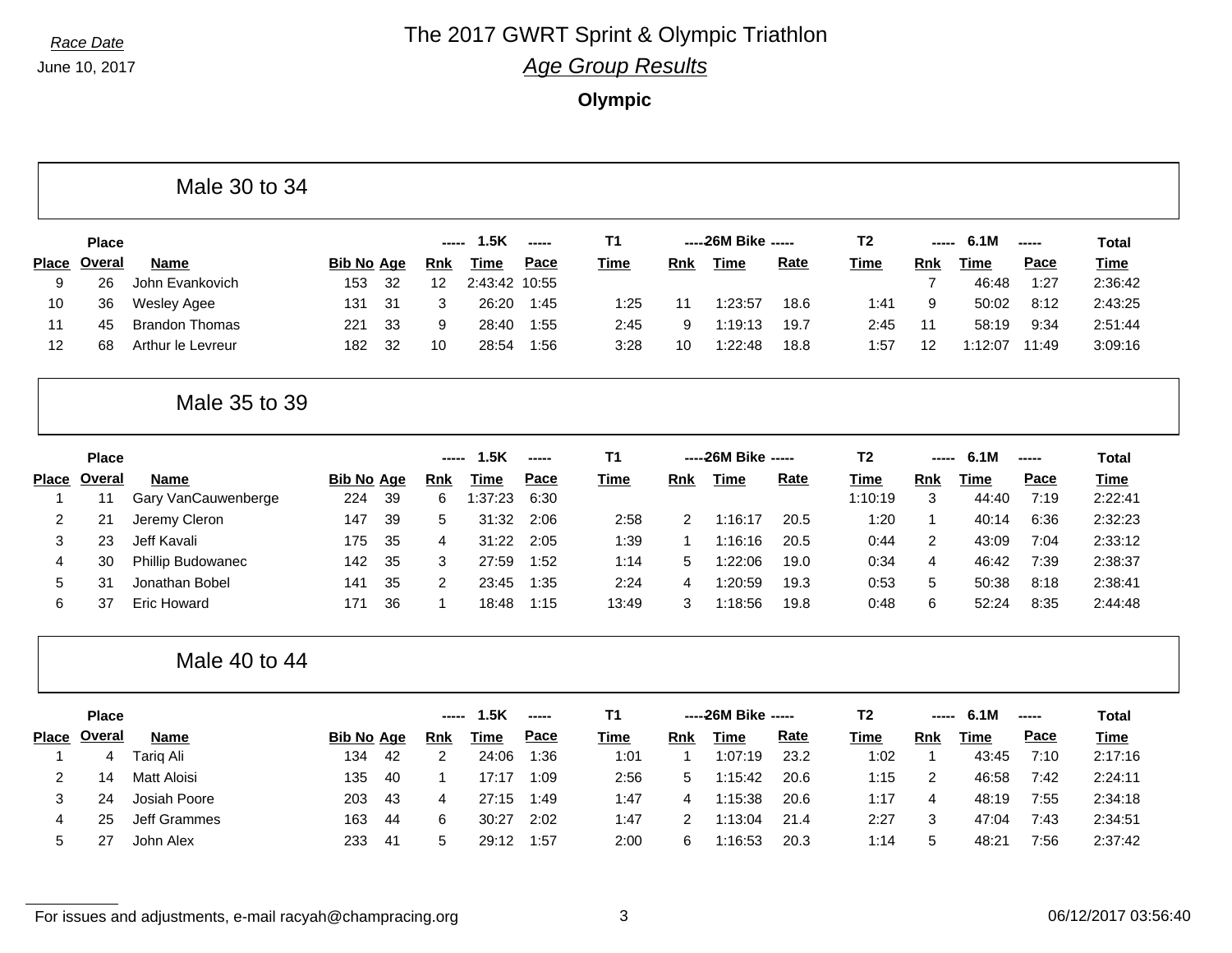### **Race Date The 2017 GWRT Sprint & Olympic Triathlon**

*Age Group Results*

**Olympic**

|                |                 | Male 40 to 44          |                   |    |                |             |                          |                |                |                      |             |                |                |             |             |              |
|----------------|-----------------|------------------------|-------------------|----|----------------|-------------|--------------------------|----------------|----------------|----------------------|-------------|----------------|----------------|-------------|-------------|--------------|
|                | <b>Place</b>    |                        |                   |    | -----          | 1.5K        | $\overline{\phantom{a}}$ | T <sub>1</sub> |                | ----- 26M Bike ----- |             | T <sub>2</sub> | -----          | 6.1M        | -----       | <b>Total</b> |
| <b>Place</b>   | <b>Overal</b>   | <b>Name</b>            | <b>Bib No Age</b> |    | <b>Rnk</b>     | <b>Time</b> | Pace                     | <b>Time</b>    | Rnk            | <b>Time</b>          | <b>Rate</b> | <b>Time</b>    | <b>Rnk</b>     | <b>Time</b> | Pace        | <b>Time</b>  |
| 6              | 32              | Ryan Patterson         | 199               | 42 | 8              | 32:48       | 2:11                     | 1:36           | 3              | 1:13:18              | 21.3        | 1:29           | 6              | 49:46       | 8:10        | 2:38:59      |
| 7              | 52              | Colin McGowan          | 192               | 42 | 3              | 26:23       | 1:46                     | 2:29           | $\overline{7}$ | 1:21:41              | 19.1        | 1:15           | $\overline{7}$ | 1:01:25     | 10:04       | 2:53:15      |
| 8              | 64              | <b>Chris Martino</b>   | 190               | 40 | $\overline{7}$ | 32:28       | 2:10                     | 1:24           | 8              | 1:27:14              | 17.9        | 0:58           | 8              | 1:03:22     | 10:23       | 3:05:30      |
|                |                 | Male 45 to 49          |                   |    |                |             |                          |                |                |                      |             |                |                |             |             |              |
|                | <b>Place</b>    |                        |                   |    | $- - - -$      | 1.5K        | $\overline{\phantom{a}}$ | T <sub>1</sub> |                | ----26M Bike -----   |             | T <sub>2</sub> | -----          | 6.1M        | -----       | <b>Total</b> |
| <b>Place</b>   | <b>Overal</b>   | Name                   | <b>Bib No Age</b> |    | <b>Rnk</b>     | <b>Time</b> | Pace                     | <b>Time</b>    | <b>Rnk</b>     | <b>Time</b>          | <b>Rate</b> | Time           | Rnk            | <b>Time</b> | Pace        | <b>Time</b>  |
| -1             | 10 <sup>1</sup> | Don Asher              | 136               | 48 | 2              | 23:50       | 1:35                     | 1:09           | -1             | 1:08:15              | 22.9        | 0:41           | 2              | 48:19       | 7:55        | 2:22:16      |
| $\overline{2}$ | 16              | Per Schroeder          | 210               | 46 | -1             | 22:48       | 1:31                     | 2:02           | 3              | 1:19:08              | 19.7        | 1:20           | 1              | 44:23       | 7:17        | 2:29:43      |
| 3              | 41              | <b>Edward Cherullo</b> | 145               | 46 | 4              | 29:11       | 1:57                     | 2:05           | 2              | 1:18:43              | 19.8        | 1:15           | 8              | 58:02       | 9:31        | 2:49:18      |
| 4              | 43              | <b>Thomas Gray</b>     | 164               | 48 | 9              | 34:16       | 2:17                     | 2:18           | 4              | 1:20:03              | 19.5        | 1:31           | 3              | 51:55       | 8:31        | 2:50:04      |
| 5              | 50              | Jeff Uzl               | 223               | 48 | 5              | 29:37       | 1:58                     | 2:17           | 6              | 1:21:12              | 19.2        | 1:44           | $\overline{7}$ | 57:40       | 9:27        | 2:52:33      |
| 6              | 53              | Rob Rule               | 209               | 46 | 6              | 30:16       | 2:01                     | 3:19           | 5              | 1:20:14              | 19.4        | 1:44           | 9              | 59:46       | 9:48        | 2:55:22      |
| 7              | 54              | <b>Adriaan Olivier</b> | 197               | 45 | 3              | 26:13       | 1:45                     | 3:30           | 9              | 1:30:13              | 17.3        | 2:03           | 5              | 54:39       | 8:58        | 2:56:39      |
| 8              | 57              | Jim Paris              | 198               | 47 | $\overline{7}$ | 30:18       | 2:01                     | 4:48           | $\overline{7}$ | 1:27:06              | 17.9        | 1:25           | 6              | 57:28       | 9:25        | 3:01:09      |
| 9              | 58              | James Rollison         | 208               | 45 | 8              | 34:09       | 2:17                     | 2:38           | 8              | 1:28:50              | 17.6        | 1:49           | 4              | 54:17       | 8:54        | 3:01:44      |
| 10             | 80              | Craig Thomas           | 222               | 45 | 10             | 41:18       | 2:45                     | 5:01           | 10             | 1:35:23              | 16.4        | 1:49           | 10             | 1:03:23     | 10:23       | 3:26:56      |
|                |                 | Male 50 to 54          |                   |    |                |             |                          |                |                |                      |             |                |                |             |             |              |
|                | <b>Place</b>    |                        |                   |    | $- - - -$      | 1.5K        | -----                    | T <sub>1</sub> |                | ----26M Bike -----   |             | T <sub>2</sub> | ----           | 6.1M        | -----       | Total        |
| <b>Place</b>   | Overal          | <b>Name</b>            | <b>Bib No Age</b> |    | <b>Rnk</b>     | <b>Time</b> | Pace                     | <b>Time</b>    | Rnk            | <b>Time</b>          | <b>Rate</b> | Time           | <b>Rnk</b>     | <b>Time</b> | <b>Pace</b> | <b>Time</b>  |
| 1              | $\overline{7}$  | Nate Loman             | 186               | 50 | $\overline{2}$ | 26:20       | 1:45                     | 1:50           | $\overline{1}$ | 1:09:48              | 22.3        | 1:00           | $\mathbf{1}$   | 41:02       | 6:44        | 2:20:01      |
| $\overline{2}$ | 28              | EJ Gorman              | 161               | 54 | 1              | 26:14       | 1:45                     | 2:17           | 2              | 1:19:18              | 19.7        | 1:06           | 2              | 48:49       | 8:00        | 2:37:46      |

For issues and adjustments, e-mail racyah@champracing.org 4 06/12/2017 03:56:41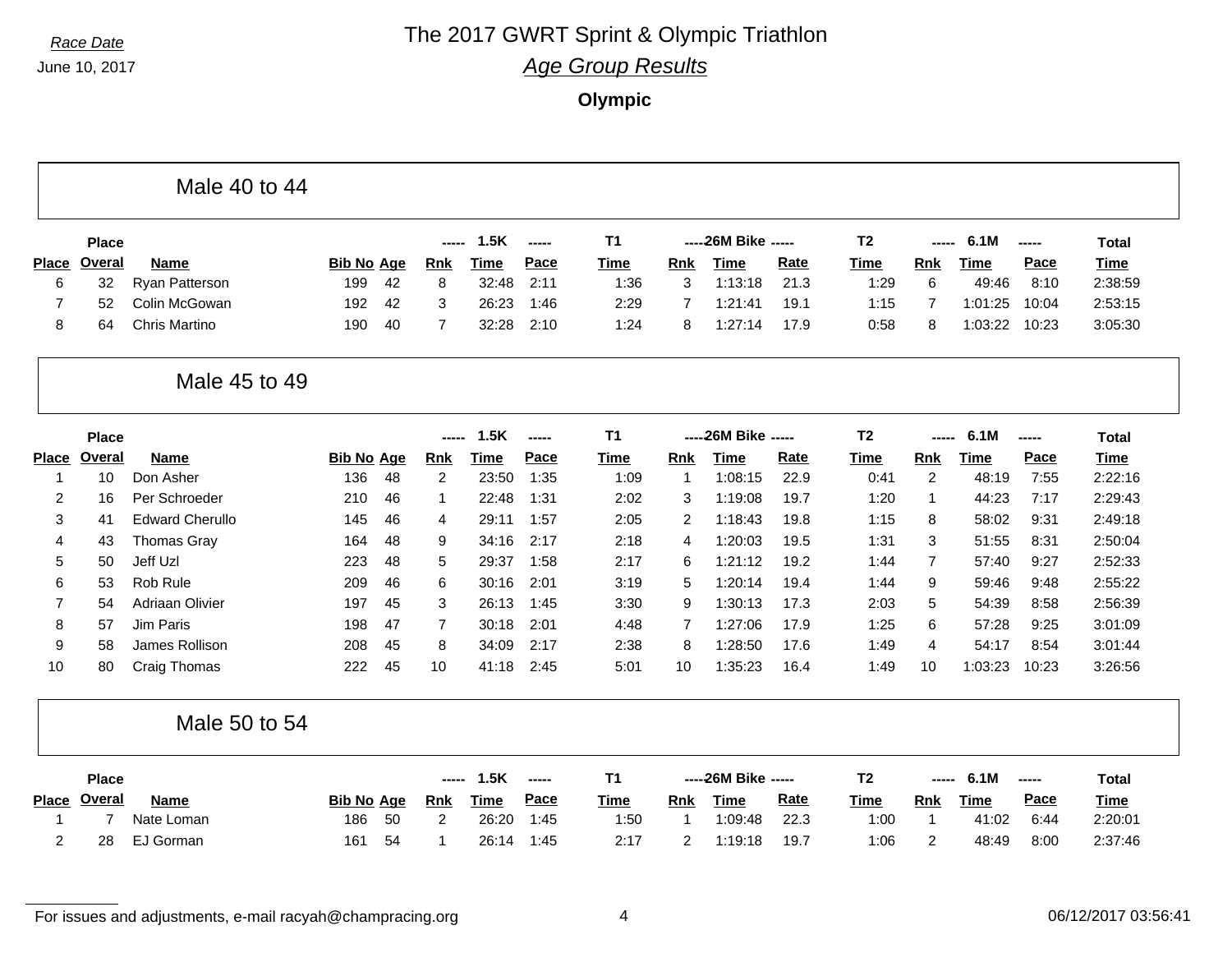# **Race Date The 2017 GWRT Sprint & Olympic Triathlon**

*Age Group Results*

**Olympic**

|                |              | Male 50 to 54         |                   |    |                |             |        |             |                |                      |             |                |                |             |       |              |
|----------------|--------------|-----------------------|-------------------|----|----------------|-------------|--------|-------------|----------------|----------------------|-------------|----------------|----------------|-------------|-------|--------------|
|                | <b>Place</b> |                       |                   |    | -----          | 1.5K        | ------ | <b>T1</b>   |                | ----26M Bike -----   |             | T <sub>2</sub> | -----          | 6.1M        | ----- | <b>Total</b> |
| <b>Place</b>   | Overal       | <b>Name</b>           | <b>Bib No Age</b> |    | <u>Rnk</u>     | Time        | Pace   | <b>Time</b> | <b>Rnk</b>     | <b>Time</b>          | <b>Rate</b> | <b>Time</b>    | <b>Rnk</b>     | Time        | Pace  | Time         |
| 3              | 35           | John Graber           | 162               | 51 | 7              | 2:58:49     | 11:55  |             |                |                      |             |                | 3              | 50:09       | 1:34  | 2:42:18      |
| 4              | 56           | Leo Doty              | 149               | 51 | 5              | 33:23       | 2:14   | 2:28        | 6              | 1:33:03              | 16.8        | 0:41           | 4              | 50:18       | 8:15  | 2:59:55      |
| 5              | 69           | <b>Scott McDowell</b> | 191               | 52 | 6              | 35:25       | 2:22   | 2:39        | 5              | 1:28:57              | 17.5        | 0:59           | 5              | 1:01:23     | 10:04 | 3:09:25      |
| 6              | 71           | Michael Smyth         | 216               | 52 | 3              | 30:54       | 2:04   | 1:39        | 3              | 1:25:18              | 18.3        | 2:13           | 6              | 1:10:54     | 11:37 | 3:11:00      |
| $\overline{7}$ | 76           | <b>Bart Gilmore</b>   | 159               | 53 | 4              | 32:22       | 2:09   | 4:16        | 4              | 1:25:37              | 18.2        | 1:50           | $\overline{7}$ | 1:14:41     | 12:15 | 3:18:48      |
|                |              | Male 55 to 59         |                   |    |                |             |        |             |                |                      |             |                |                |             |       |              |
|                | <b>Place</b> |                       |                   |    | -----          | 1.5K        | -----  | <b>T1</b>   |                | ----- 26M Bike ----- |             | T <sub>2</sub> |                | 6.1M        | ----- | <b>Total</b> |
| <b>Place</b>   | Overal       | <b>Name</b>           | <b>Bib No Age</b> |    | <b>Rnk</b>     | Time        | Pace   | <b>Time</b> | <b>Rnk</b>     | <b>Time</b>          | Rate        | <b>Time</b>    | <b>Rnk</b>     | <b>Time</b> | Pace  | Time         |
|                | 38           | <b>Bill Flaherty</b>  | 156               | 58 | $\overline{1}$ | 31:04       | 2:04   | 1:01        | -1             | 1:23:44              | 18.6        | 1:05           | $\mathbf{1}$   | 48:42       | 7:59  | 2:45:37      |
| 2              | 67           | Jim Benson            | 138               | 59 | 4              | 2:09:55     | 8:40   |             |                |                      |             | 1:39:14        | 2              | 56:50       | 9:19  | 3:08:30      |
| 3              | 73           | Michael Jackisch      | 173               | 59 | $\overline{2}$ | 31:32       | 2:06   | 3:00        | $\overline{2}$ | 1:33:09              | 16.7        | 1:46           | 3              | 1:04:05     | 10:30 | 3:13:34      |
| 4              | 79           | <b>Paul Williams</b>  | 227               | 56 | 3              | 34:14       | 2:17   | 3:19        | 3              | 1:34:32              | 16.5        | 2:14           | 4              | 1:11:30     | 11:43 | 3:25:52      |
|                |              | Male 60 to 64         |                   |    |                |             |        |             |                |                      |             |                |                |             |       |              |
|                | <b>Place</b> |                       |                   |    | -----          | 1.5K        | -----  | <b>T1</b>   |                | ----26M Bike -----   |             | T <sub>2</sub> | -----          | 6.1M        | ----- | <b>Total</b> |
| <b>Place</b>   | Overal       | Name                  | <b>Bib No Age</b> |    | <b>Rnk</b>     | <b>Time</b> | Pace   | <b>Time</b> | <b>Rnk</b>     | <b>Time</b>          | <b>Rate</b> | <b>Time</b>    | <b>Rnk</b>     | <b>Time</b> | Pace  | Time         |
|                |              |                       |                   |    |                |             |        |             |                |                      |             |                |                |             |       |              |

For issues and adjustments, e-mail racyah@champracing.org 5 6 06/12/2017 03:56:42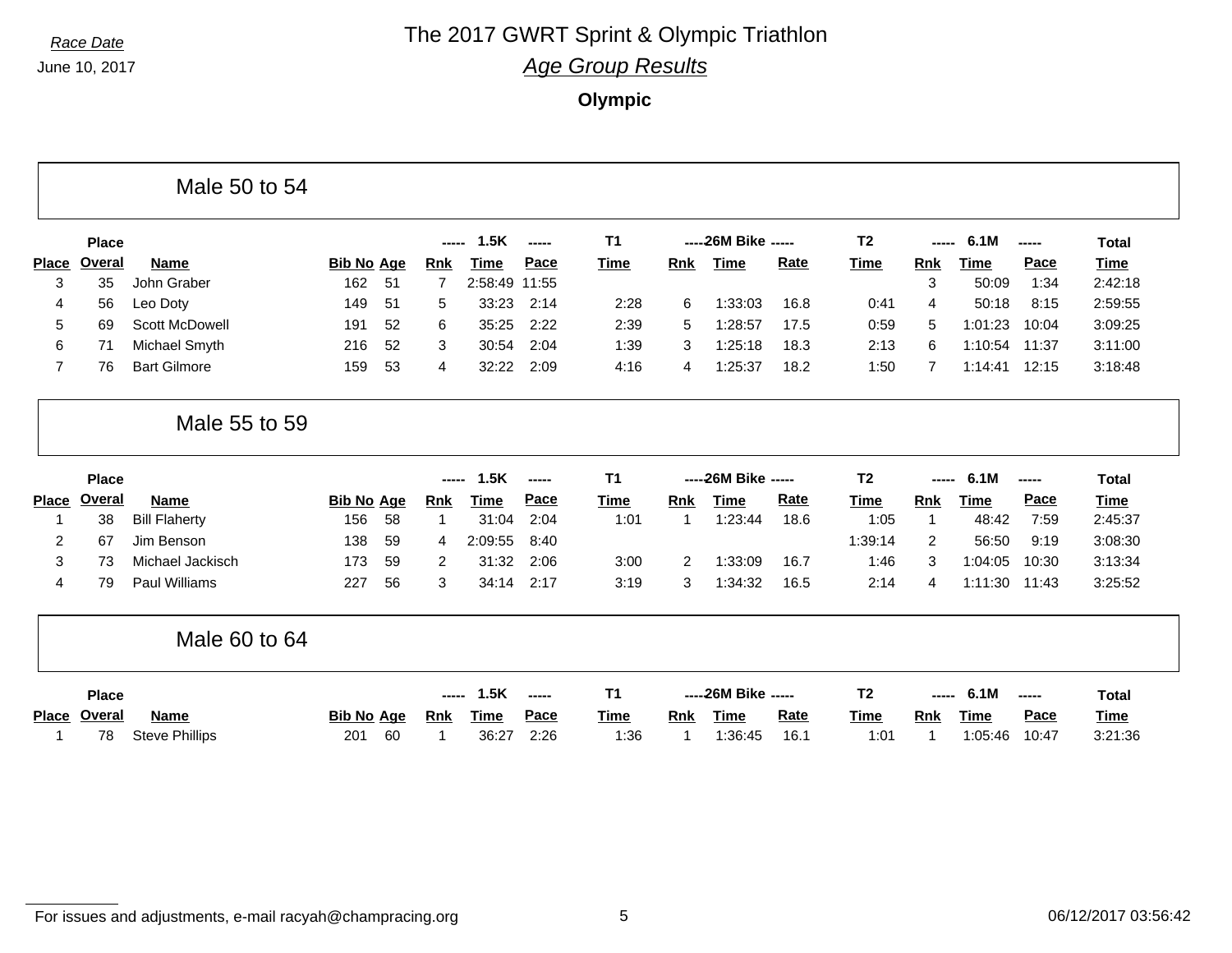#### **Race Date The 2017 GWRT Sprint & Olympic Triathlon**

*Age Group Results*

**Olympic**

|              |                              | Male 65 to 69                     |                                |                     |                              |                               |                           |          |                                               |              |                                       |            |                               |                                                                                                                                                                                                                                                                                                                                                                                                                                                                                                                   |                                 |
|--------------|------------------------------|-----------------------------------|--------------------------------|---------------------|------------------------------|-------------------------------|---------------------------|----------|-----------------------------------------------|--------------|---------------------------------------|------------|-------------------------------|-------------------------------------------------------------------------------------------------------------------------------------------------------------------------------------------------------------------------------------------------------------------------------------------------------------------------------------------------------------------------------------------------------------------------------------------------------------------------------------------------------------------|---------------------------------|
| <b>Place</b> | <b>Place</b><br>Overal<br>85 | <b>Name</b><br>Daniel Fitzpatrick | <b>Bib No Age</b><br>66<br>155 | -----<br><b>Rnk</b> | 1.5K<br><b>Time</b><br>45:54 | -----<br>Pace<br>3:04         | T1<br><b>Time</b><br>5:33 | Rnk<br>1 | -----26M Bike -----<br>Time<br>1:39:31        | Rate<br>15.7 | T <sub>2</sub><br><u>Time</u><br>2:53 | <b>Rnk</b> | $--- 6.1M$<br>Time<br>1:24:36 | $\begin{array}{c} \multicolumn{3}{c}{} & \multicolumn{3}{c}{} & \multicolumn{3}{c}{} \\ \multicolumn{3}{c}{} & \multicolumn{3}{c}{} & \multicolumn{3}{c}{} & \multicolumn{3}{c}{} \\ \multicolumn{3}{c}{} & \multicolumn{3}{c}{} & \multicolumn{3}{c}{} & \multicolumn{3}{c}{} \\ \multicolumn{3}{c}{} & \multicolumn{3}{c}{} & \multicolumn{3}{c}{} & \multicolumn{3}{c}{} \\ \multicolumn{3}{c}{} & \multicolumn{3}{c}{} & \multicolumn{3}{c}{} & \multicolumn{3}{c}{} \\ \multicolumn$<br><b>Pace</b><br>13:52 | <b>Total</b><br>Time<br>3:58:29 |
|              |                              | Male 70 and Over                  |                                |                     |                              |                               |                           |          |                                               |              |                                       |            |                               |                                                                                                                                                                                                                                                                                                                                                                                                                                                                                                                   |                                 |
| <b>Place</b> | <b>Place</b><br>Overal<br>55 | <b>Name</b><br>Marc Liebman       | <b>Bib No Age</b><br>72<br>185 | -----<br>Rnk        | 1.5K<br><u>Time</u><br>32:56 | $\frac{1}{2}$<br>Pace<br>2:12 | T1<br><b>Time</b><br>1:05 | Rnk      | -----26M Bike -----<br><b>Time</b><br>1:24:50 | Rate<br>18.4 | T <sub>2</sub><br>Time<br>2:15        | Rnk        | $--- 6.1M$<br>Time<br>57:31   | <b>Pace</b><br>9:26                                                                                                                                                                                                                                                                                                                                                                                                                                                                                               | <b>Total</b><br>Time<br>2:58:39 |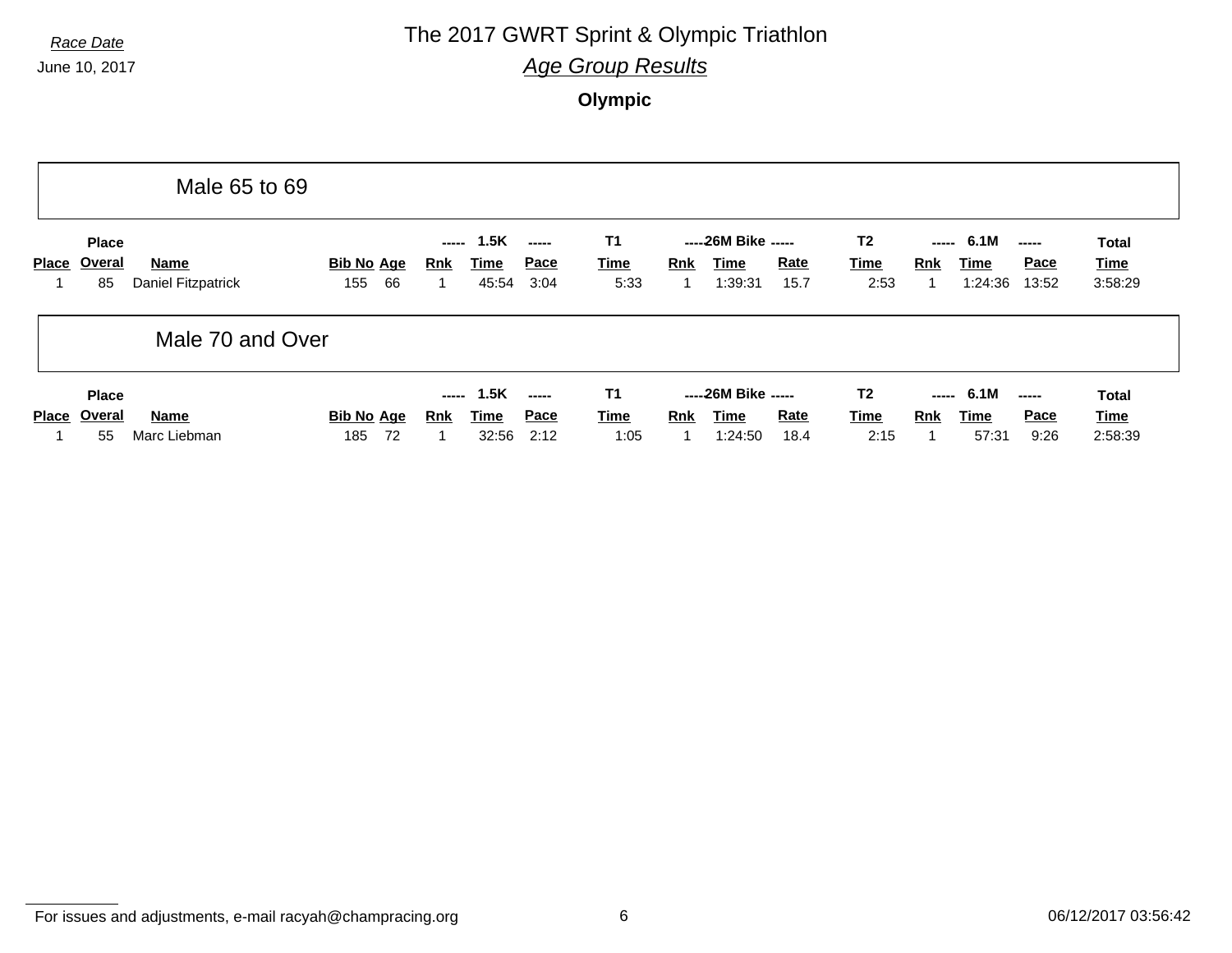#### **Race Date The 2017 GWRT Sprint & Olympic Triathlon** *Age Group Results*

**Olympic**

|              |               | <b>Female Overall Winners</b> |                   |    |       |             |             |             |            |                     |             |                |       |            |             |             |
|--------------|---------------|-------------------------------|-------------------|----|-------|-------------|-------------|-------------|------------|---------------------|-------------|----------------|-------|------------|-------------|-------------|
|              | <b>Place</b>  |                               |                   |    | ----- | 1.5K        | $- - - - -$ | Т1          |            | -----26M Bike ----- |             | T <sub>2</sub> |       | $--- 6.1M$ |             | Total       |
| <b>Place</b> | <u>Overal</u> | Name                          | <b>Bib No Age</b> |    | Rnk   | <u>Time</u> | <u>Pace</u> | <b>Time</b> | <b>Rnk</b> | Time                | <u>Rate</u> | <u>Time</u>    | Rnk   | Time       | <b>Pace</b> | <b>Time</b> |
|              | 9             | Lori Sherlock                 | 212               | 39 | ***** | 22:58       | 1:32        | 1:15        | *****      | 1:13:02             | 21.4        | 0:54           | ***** | 43:58      | 7:12        | 2:22:08     |
| 2            | 15            | Kristen Krempasky             | 179               | 38 | ***** | 30:11       | 2:01        | 1:46        | *****      | 1:11:32             | 21.8        | 1:55           | ***** | 38:58      | 6:23        | 2:24:23     |
|              | 18            | Alexandra Garner              | 158               | 31 | ***** | 28:04       | 1:52        | 1:51        | *****      | 1:17:33             | 20.1        | 0:57           | ***** | 43:17      | 7:06        | 2:31:43     |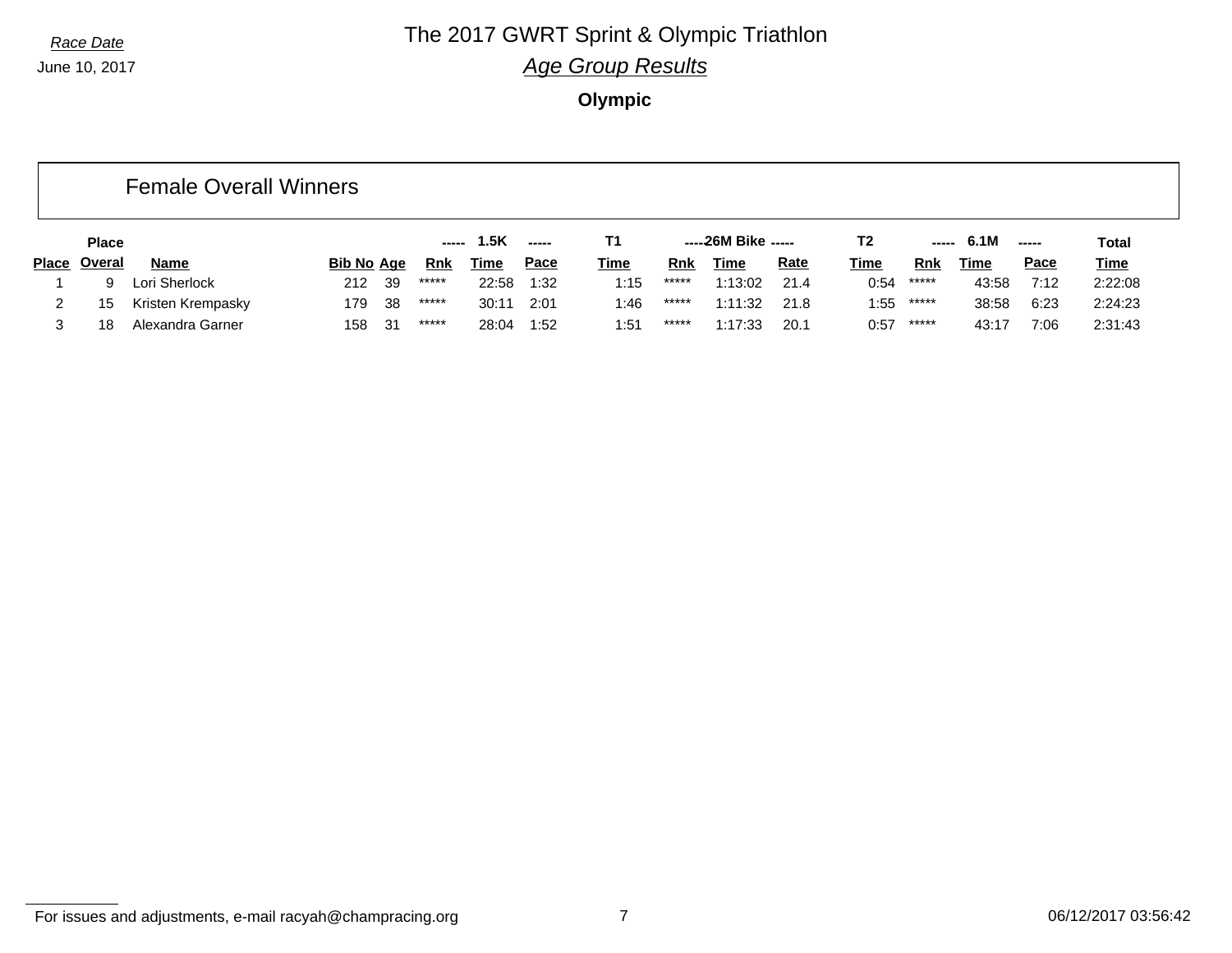### **Race Date The 2017 GWRT Sprint & Olympic Triathlon**

*Age Group Results*

**Olympic**

|                |               | Female 19 to 24          |                   |                |             |               |             |                |                      |      |                |                |             |       |              |
|----------------|---------------|--------------------------|-------------------|----------------|-------------|---------------|-------------|----------------|----------------------|------|----------------|----------------|-------------|-------|--------------|
|                | <b>Place</b>  |                          |                   | -----          | 1.5K        | $- - - - -$   | <b>T1</b>   |                | ----- 26M Bike ----- |      | T <sub>2</sub> | -----          | 6.1M        | ----- | <b>Total</b> |
| <b>Place</b>   | Overal        | <b>Name</b>              | <b>Bib No Age</b> | <b>Rnk</b>     | Time        | Pace          | <b>Time</b> | Rnk            | <b>Time</b>          | Rate | <b>Time</b>    | <b>Rnk</b>     | <b>Time</b> | Pace  | <b>Time</b>  |
| -1             | 42            | <b>Genevieve Gurnick</b> | 24<br>165         | $\overline{2}$ | 32:09       | 2:09          | 1:27        | $\mathbf 1$    | 1:25:14              | 18.3 | 0:51           | 2              | 49:40       | 8:09  | 2:49:24      |
| $\overline{c}$ | 51            | Becca Napoli             | 24<br>194         | $\mathbf{1}$   | 27:49       | 1:51          | 1:30        | $\overline{c}$ | 1:36:01              | 16.2 | 1:18           | $\mathbf{1}$   | 46:30       | 7:37  | 2:53:11      |
|                |               | Female 25 to 29          |                   |                |             |               |             |                |                      |      |                |                |             |       |              |
|                | <b>Place</b>  |                          |                   | -----          | 1.5K        | -----         | <b>T1</b>   |                | ----26M Bike -----   |      | T <sub>2</sub> | -----          | 6.1M        | ----- | <b>Total</b> |
| <b>Place</b>   | Overal        | <b>Name</b>              | <b>Bib No Age</b> | <b>Rnk</b>     | <b>Time</b> | Pace          | Time        | Rnk            | <b>Time</b>          | Rate | <b>Time</b>    | Rnk            | <b>Time</b> | Pace  | <b>Time</b>  |
| -1             | 39            | <b>Brittany Reynolds</b> | 28<br>206         | $\mathbf{1}$   | 22:32       | 1:30          | 2:46        | 3              | 1:25:00              | 18.4 |                | 3              | 1:50:43     | 18:09 | 2:46:01      |
| 2              | 48            | Cassandra Holloway       | 170<br>28         | $\overline{2}$ | 29:30       | 1:58          | 3:16        | $\overline{2}$ | 1:23:32              | 18.7 | 1:55           | $\mathbf{1}$   | 54:01       | 8:51  | 2:52:16      |
| 3              | 49            | Kara Bloom               | 140<br>26         | 3              | 29:45       | 1:59          | 1:41        | 1              | 1:22:36              | 18.9 | 1:32           | $\overline{2}$ | 56:41       | 9:18  | 2:52:17      |
|                |               | Female 30 to 34          |                   |                |             |               |             |                |                      |      |                |                |             |       |              |
|                | <b>Place</b>  |                          |                   |                | 1.5K        | $\frac{1}{2}$ | T1          |                | ----26M Bike -----   |      | T <sub>2</sub> |                | 6.1M        | ----- | <b>Total</b> |
| <b>Place</b>   | <b>Overal</b> | <b>Name</b>              | <b>Bib No Age</b> | <b>Rnk</b>     | <b>Time</b> | Pace          | <b>Time</b> | Rnk            | <b>Time</b>          | Rate | <b>Time</b>    | Rnk            | <b>Time</b> | Pace  | <b>Time</b>  |
| 1              | 46            | Kim Thomas               | 33<br>220         | 2              | 29:50       | 1:59          | 2:02        | -1             | 1:25:41              | 18.2 | 1:11           | 2              | 53:03       | 8:42  | 2:51:50      |
| 2              | 47            | Melani Sherman           | 213<br>34         | 1              | 26:14       | 1:45          | 2:39        | $\overline{2}$ | 1:31:18              | 17.1 | 1:31           | $\mathbf{1}$   | 50:08       | 8:13  | 2:51:52      |
|                |               | Female 35 to 39          |                   |                |             |               |             |                |                      |      |                |                |             |       |              |
|                | Place         |                          |                   |                | 1.5K        | -----         | T1          |                | ----26M Bike -----   |      | T <sub>2</sub> |                | 6.1M        | ----- | <b>Total</b> |
| <b>Place</b>   | <b>Overal</b> | <b>Name</b>              | <b>Bib No Age</b> | <b>Rnk</b>     | <b>Time</b> | Pace          | Time        | <b>Rnk</b>     | <b>Time</b>          | Rate | <b>Time</b>    | Rnk            | <b>Time</b> | Pace  | <b>Time</b>  |
| 1              | 29            | Beth Byron               | 35<br>144         | 1              | 22:27       | 1:30          | 0:55        | -1             | 1:24:54              | 18.4 | 0:59           | $\mathbf{1}$   | 49:18       | 8:05  | 2:38:36      |

For issues and adjustments, e-mail racyah@champracing.org 8 06/12/2017 03:56:43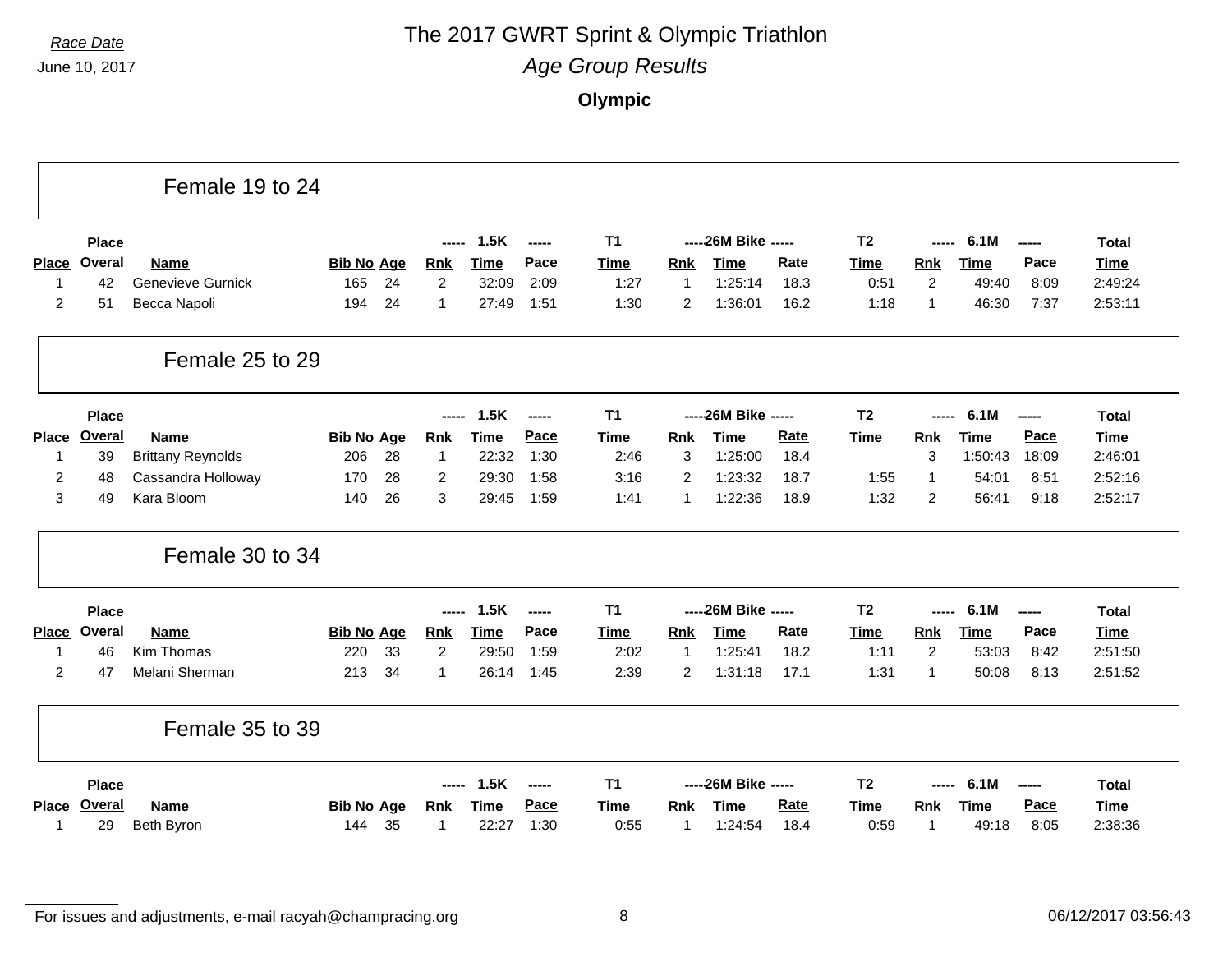## **Race Date The 2017 GWRT Sprint & Olympic Triathlon**

*Age Group Results*

**Olympic**

|                |               | Female 40 to 44        |                   |    |                |             |       |                |                |                      |      |                |                |         |       |              |
|----------------|---------------|------------------------|-------------------|----|----------------|-------------|-------|----------------|----------------|----------------------|------|----------------|----------------|---------|-------|--------------|
|                | <b>Place</b>  |                        |                   |    | -----          | 1.5K        | ----- | T <sub>1</sub> |                | ----- 26M Bike ----- |      | T <sub>2</sub> | -----          | 6.1M    | ----- | <b>Total</b> |
| <b>Place</b>   | <b>Overal</b> | Name                   | <b>Bib No Age</b> |    | <b>Rnk</b>     | <b>Time</b> | Pace  | <b>Time</b>    | Rnk            | <b>Time</b>          | Rate | <b>Time</b>    | <b>Rnk</b>     | Time    | Pace  | <b>Time</b>  |
| -1             | 34            | <b>Elizabeth Poore</b> | 204               | 41 | $\overline{1}$ | 28:34       | 1:54  | 1:47           | $\mathbf 1$    | 1:22:41              | 18.9 | 1:17           | $\mathbf 1$    | 47:16   | 7:45  | 2:41:37      |
| 2              | 74            | Laura McGowan          | 193               | 42 | 4              | 38:14       | 2:33  | 1:55           | 2              | 1:26:15              | 18.1 | 1:52           | 2              | 1:08:53 | 11:18 | 3:17:09      |
| 3              | 82            | Mary Hipp              | 168               | 40 | 2              | 30:15       | 2:01  | 6:16           | 3              | 1:38:09              | 15.9 | 1:35           | 4              | 1:11:16 | 11:41 | 3:27:34      |
| 4              | 84            | Mariah Dragolich       | 151               | 42 | 3              | 35:57       | 2:24  | 2:39           | 4              | 1:45:47              | 14.7 | 2:58           | 3              | 1:09:10 | 11:20 | 3:36:33      |
|                |               | Female 45 to 49        |                   |    |                |             |       |                |                |                      |      |                |                |         |       |              |
|                | <b>Place</b>  |                        |                   |    | -----          | 1.5K        | ----- | T <sub>1</sub> |                | ----- 26M Bike ----- |      | T <sub>2</sub> | -----          | 6.1M    | ----- | <b>Total</b> |
| <b>Place</b>   | <b>Overal</b> | <b>Name</b>            | <b>Bib No Age</b> |    | <u>Rnk</u>     | Time        | Pace  | <b>Time</b>    | <b>Rnk</b>     | <b>Time</b>          | Rate | <b>Time</b>    | Rnk            | Time    | Pace  | <b>Time</b>  |
| 1              | 40            | Anita Woods            | 229               | 49 | -1             | 27:44       | 1:51  | 2:03           | $\overline{2}$ | 1:22:51              | 18.8 | 1:53           | $\overline{c}$ | 54:15   | 8:54  | 2:48:49      |
| 2              | 59            | Gwenna Neal            | 195               | 49 | 2              | 32:00       | 2:08  | 4:47           | 5              | 1:28:50              | 17.6 | 3:47           | $\mathbf{1}$   | 53:02   | 8:42  | 3:02:27      |
| 3              | 60            | Chris Tabaka           | 219               | 49 | 3              | 32:51       | 2:11  | 2:43           | -1             | 1:21:02              | 19.3 | 1:47           | 6              | 1:04:46 | 10:37 | 3:03:10      |
| 4              | 63            | Debbie Makowski        | 188               | 47 | 6              | 36:56       | 2:28  | 2:25           | $\overline{4}$ | 1:28:25              | 17.6 | 1:20           | 3              | 55:49   | 9:09  | 3:04:57      |
| 5              | 70            | Karen Feakes           | 154               | 47 | 4              | 35:22       | 2:21  | 1:46           | 3              | 1:27:45              | 17.8 | 4:07           | 4              | 1:00:48 | 9:58  | 3:09:50      |
| 6              | 75            | Angie Kovacs           | 178               | 47 | 5              | 35:43       | 2:23  | 1:40           | 6              | 1:34:48              | 16.5 | 1:12           | 5              | 1:04:01 | 10:30 | 3:17:26      |
|                |               | Female 50 to 54        |                   |    |                |             |       |                |                |                      |      |                |                |         |       |              |
|                | <b>Place</b>  |                        |                   |    | -----          | 1.5K        | ----- | <b>T1</b>      |                | ----- 26M Bike ----- |      | T <sub>2</sub> |                | 6.1M    | ----- | <b>Total</b> |
|                | Place Overal  | <b>Name</b>            | <b>Bib No Age</b> |    | <u>Rnk</u>     | <b>Time</b> | Pace  | <b>Time</b>    | <b>Rnk</b>     | <b>Time</b>          | Rate | <b>Time</b>    | <b>Rnk</b>     | Time    | Pace  | Time         |
| 1              | 66            | <b>Barbie Hunter</b>   | 172               | 50 | -1             | 33:18       | 2:13  | 2:09           | $\overline{1}$ | 1:30:31              | 17.2 | 1:39           | $\mathbf 1$    | 1:00:39 | 9:57  | 3:08:17      |
| $\overline{2}$ | 83            | Lisa Cherullo          | 146               | 50 | 2              | 43:38       | 2:55  | 3:20           | $\overline{2}$ | 1:35:18              | 16.4 | 1:43           | $\overline{2}$ | 1:07:21 | 11:02 | 3:31:22      |

For issues and adjustments, e-mail racyah@champracing.org 06/12/2017 03:56:43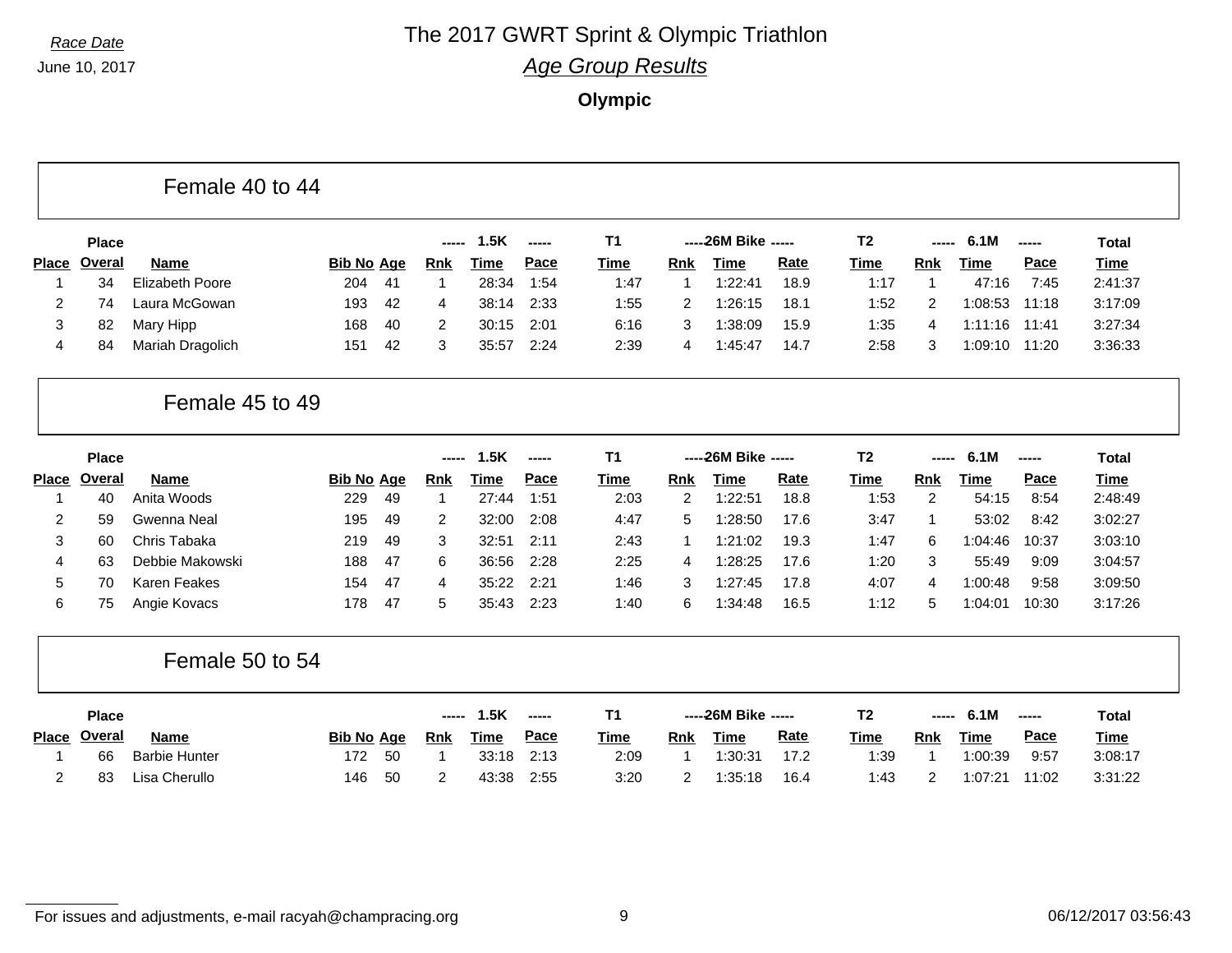### **Race Date The 2017 GWRT Sprint & Olympic Triathlon**

*Age Group Results*

**Olympic**

|       |               | Female 55 to 59 |                   |            |             |             |             |     |                     |             |                |     |             |               |             |
|-------|---------------|-----------------|-------------------|------------|-------------|-------------|-------------|-----|---------------------|-------------|----------------|-----|-------------|---------------|-------------|
|       | <b>Place</b>  |                 |                   |            | ----- 1.5K  | $---$       | T1.         |     | -----26M Bike ----- |             | T <sub>2</sub> |     | ----- 6.1M  | $\frac{1}{2}$ | Total       |
| Place | <u>Overal</u> | <b>Name</b>     | <b>Bib No Age</b> | <b>Rnk</b> | <b>Time</b> | <u>Pace</u> | <b>Time</b> | Rnk | <b>Time</b>         | <b>Rate</b> | <u>Time</u>    | Rnk | <b>Time</b> | <b>Pace</b>   | <b>Time</b> |
|       | 72            | Robin Laubaugh  | 181<br>56         |            | 28:37       | 1:54        | 2:48        | 2   | 1:37:31             | 16.0        | 1:36           |     | 1:02:04     | 10:10         | 3:12:38     |
|       | 81            | Vickie Dowling  | -56<br>150        |            | 36:53       | 2:28        | 3:32        |     | 1:34:13             | 16.6        | 2:02           |     | 1:10:25     | 11:33         | 3:27:08     |

For issues and adjustments, e-mail racyah@champracing.org 10 06/12/2017 03:56:44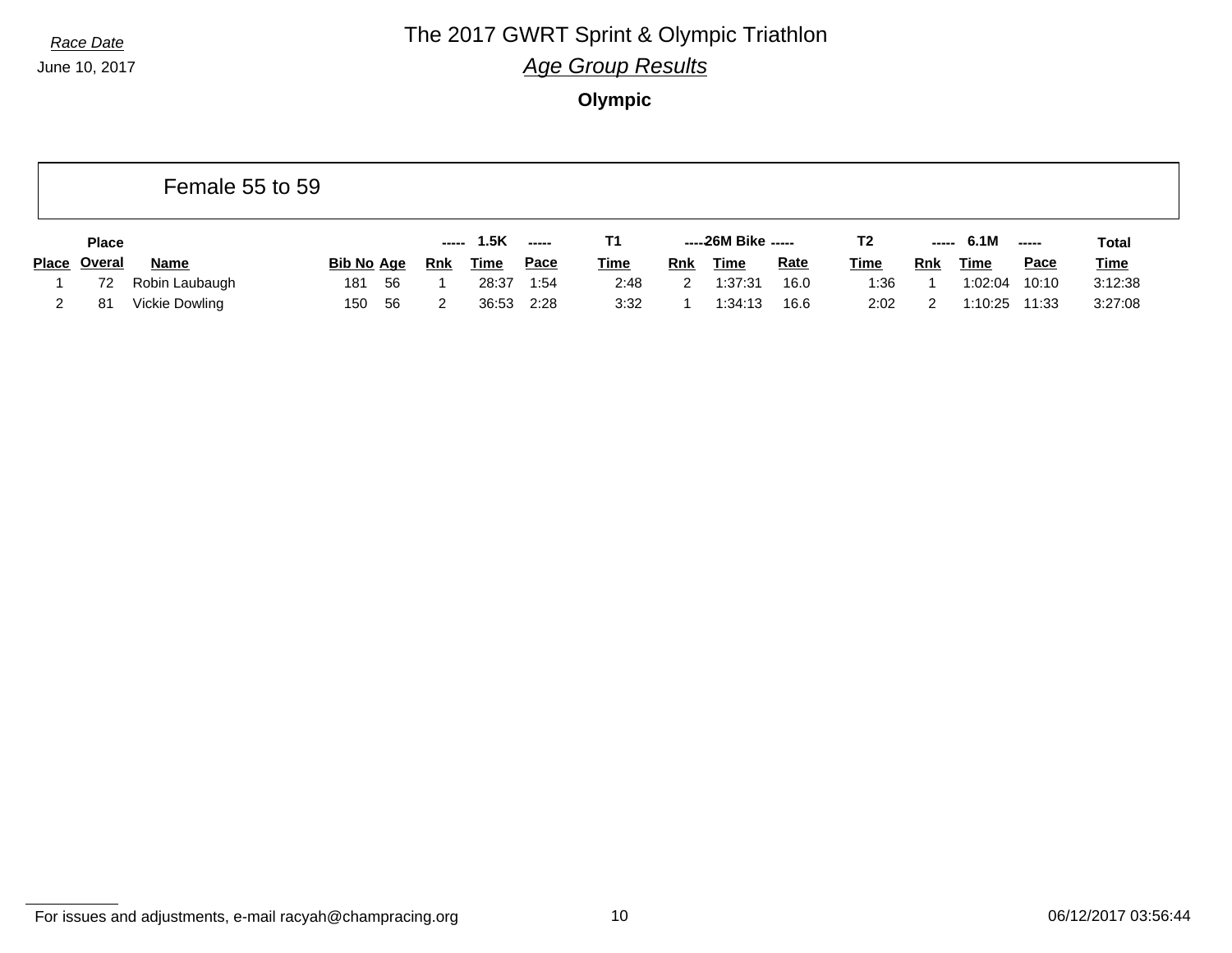**Race Date The 2017 GWRT Sprint & Olympic Triathlon** *Age Group Results*

**Olympic CLY**

|              |              |             | Male 99 and Under |                   |     |       |             |      |             |            |                     |             |                |     |             |             |             |
|--------------|--------------|-------------|-------------------|-------------------|-----|-------|-------------|------|-------------|------------|---------------------|-------------|----------------|-----|-------------|-------------|-------------|
|              | <b>Place</b> |             |                   |                   |     | ----- | 1.5K        |      | T1          |            | -----26M Bike ----- |             | T <sub>2</sub> |     | $--- 6.1M$  | -----       | Total       |
| Place Overal |              | <b>Name</b> |                   | <u>Bib No Age</u> |     | Rnk   | <b>Time</b> | Pace | <b>Time</b> | <b>Rnk</b> | <b>Time</b>         | <b>Rate</b> | <b>Time</b>    | Rnk | <b>Time</b> | <b>Pace</b> | <b>Time</b> |
|              |              | Luke Reed   |                   | 205               | -41 |       | 25:42       | 1:43 | 1:56        |            | 1:20:55             | 19.3        | 1:25           |     | 1:05:00     | 10:39       | 2:54:59     |